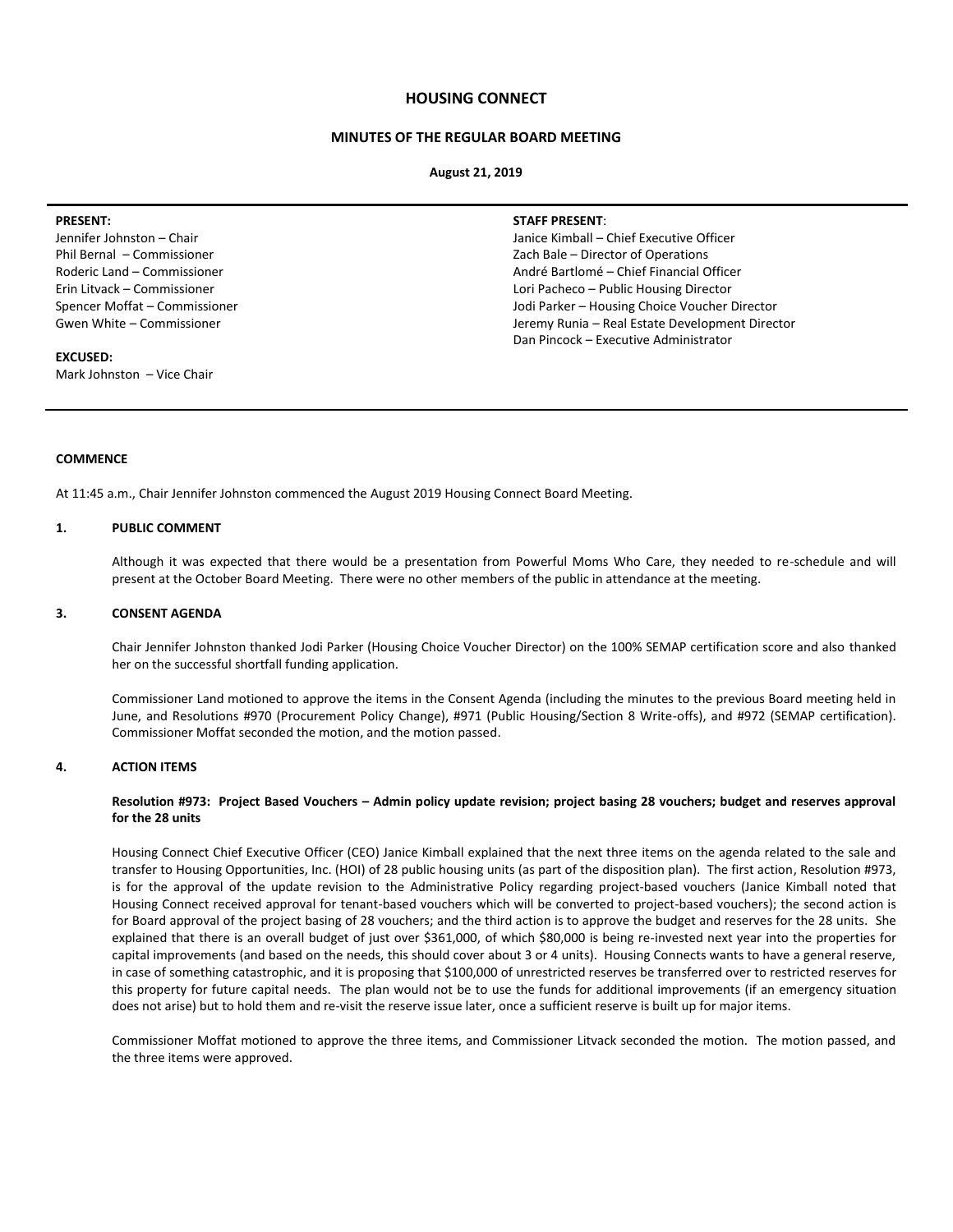## **Memorandum of Understanding (MoU) with the Housing Authority of Salt Lake City**

Housing Connect CEO informed the Board that the agency is moving forward with the High Rise/City Plaza RAD conversion with the City housing authority. Housing Connect wants to have a first-step MoU in order to move forward. The MoU will set up a working committee and a project manager from each agency who will oversee the re-development. The long-term goal is to move the City Plaza/High Rise into one separate ownership structure with both agencies having ownership of it which will allow for applying for funding and that when it transfers, it will function as one property. She further informed the Board that Housing Connect will take the lead in applying for funding and doing the development activity. She also said that the agencies are proposing some resident involvement in the redevelopment process, as well as some resident services, as part of the operation going forward. She noted that Housing Connect has applied for redevelopment funds from Salt Lake City. Additionally, she said the goal is to apply for 4% bonds by the end of October and that they are waiting to get a clearer scope of work to see if that aligns with what the funding will bring in.

Commissioner Litvack motioned to approve the MoU, and Commissioner Land seconded. The motion passed, and the MoU was approved.

# **Resolution #974 – Relocation Services**

CEO Janice Kimball discussed the Relocation Services contract with the Board. Competitive bidding took place via a Request for Proposals (RFP), and Overland, Pacific and Cutler (OPC) was selected. Janice Kimball further explained that she realized if Housing Connect goes through using OPC for RAD and disposition services that the overall amount will exceed the procurement threshold, and, therefore, Board approval was needed. There are three components to the contract: disposition; transitional (if, for example, Housing Connect decided that everyone needed to be out of the High Rise for a time); and permanent (for example, the tearing down of the units at Valley Fair, Sunset, or Granger). Housing Connect has the option to "pick and choose" which services it will use. Public Housing Director Lori Pacheco mentioned that there have already been several community meetings with the tenants, and OPC will do 1-on-1's with each of the families. As this contract had been re-bid and OPC had come in with a lower bid than the previous contract that it had with the agency, Commissioner Moffat was curious as to whether there had been a reduction in services along with the lower bid and was told that there was not.

Commissioner Litvack motioned to approve the contract, and Commissioner Moffat seconded. The motion passed, and Resolution #974 (Relocation Services) was approved.

#### **Resolution #975 – Architectural and Engineering Services**

Real Estate Development Director Jeremy Runia provided background for the architectural and engineering services resolution, explaining that a Requisition for Qualifications had gone out. Out of 21 bidders who submitted qualifications, 11 provided complete submissions. Of those 11, Housing Connect would like to conduct business with 4 of the top 5. The scores of the top 5 were provided in the memo in the Board book and also displayed during the discussion. At Commissioner Land's request, Jeremy Runia provided the scoring breakdown/categories for evaluation (Relevant Experience and Past Performance: 35 points; Understanding and Approach: 25 points; Responsiveness to the RFQ: 10 points; Proposed Costs: 30 points). The commissioners felt that all of the top 5 entities should be considered for future development and rehab projects (instead of 4). Commissioner Litvack felt that contractors from the State contract should be considered, as well.

Commissioner Litvack then motioned to approve the resolution with an amendment to include all of the top 5 firms (as the pre-qualified group) along with consideration from Housing Connect for architecture contractors from the State in situations where it would be beneficial to the agency. Commissioner Bernal seconded the motion, which passed, and Resolution #975 (Architectural and Engineering Services) was approved, as amended.

# **Resolution #976 – Establishment of Housing Connect Fund**

The Board then turned its attention to Resolution #976, which calls for the establishment of Housing Connect Fund, a 501(c)(3), nonprofit organization. CEO Janice Kimball said that it will have a separate Board from Housing Connect, but that the Housing Connect Board would appoint the Housing Connect Fund Board members. Chief Programs Officer (CPO) Zach Bale then gave a quick presentation on some of the highlights of Housing Connect Fund. He mentioned that the purpose of the fund is to develop strategic partnerships that will enhance Housing Connect's impact. The fund will break out the charitable services from HOI into a new 501(c)(3). In terms of the bylaws, he mentioned that the Housing Connect Fund Board will consist of no less than 3 and no more than 11 commissioners and that he and Housing Connect CFO Andre Bartlome will sit on the Board. The Board will have at least one Housing Connect Board commissioner serving. Commissioner Bernal suggested that the Fund Board have at least two Housing Connect Board Commissioners. Commissioner Litvack offered that having one primary representative with one alternate representative being allowed to vote might be the best way to go.